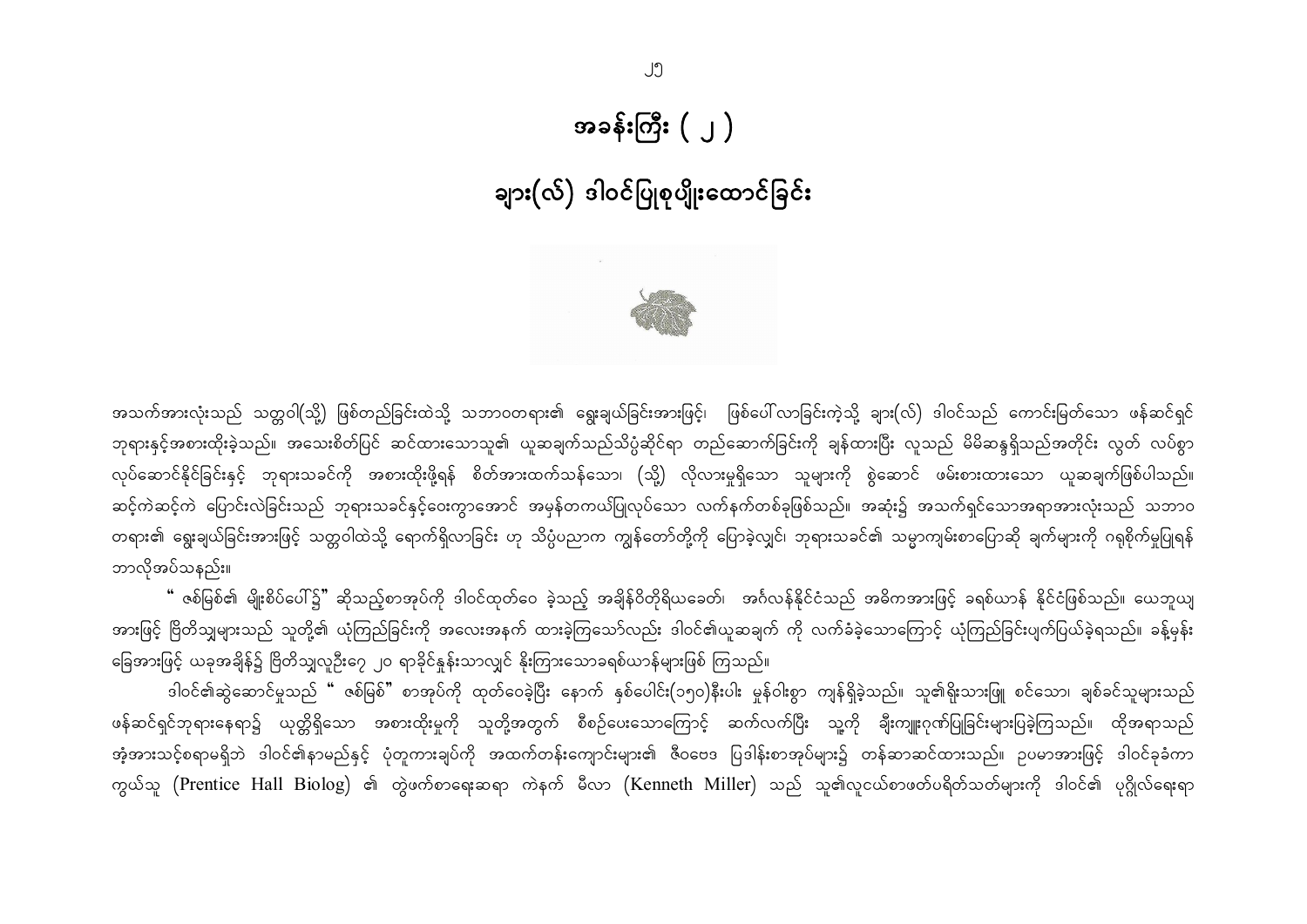လေ့လာချက်များ နှင့်ယုံကြည်ချက်များ၏ သဘောထား အမြင်ကို အခန်းကြီးအလိုက်ဖော်ပြ ပေးထားသည်။ ဆင့်ကဲ ဆင့်ကဲ ပြောင်းလဲခြင်းဖြစ်စဉ်ကို ပြည်နယ်အားလုံး၌ရှိသော အသင်းအဖွဲ့ နှင့် ကမ္ဘာကြီးတစ်ခုလုံးသည် သိပ္ပံပညာ၏ အကြောင်းအရာအချက်အ လက်ကဲ့သို့ သင်ကြားပို့ချကြသည်။

ဒါဝင်ကိုးကွယ်သူများသည် <mark>"</mark> သိပ္ပံပညာ၌ အတွေးအခေါ် မရှိ သော အရာသည် ဆင့်ကဲဆင့်ကဲပြောင်းလဲခြင်းကဲ့သို့၊ လူ့အဖွဲ့အစည်းအ သိုင်းအဝိုင်းကို လှုပ်ခါခဲ့ပြီး" ဟူသော ပြောဆိုချက်ကို ပြုလုပ်လာ ကြသည်။ အရာအားလုံးနှင့် e=m² တောင်မှ ကျွန်တော်ထည့်သွင်း သင့်သည်"ဟုအံ့အားသင့်စွာ ပြောဆိုခဲ့သော Niles Eldrege ၏ စိတ်အားထက်သန်မှုကို ဝေငှကြသည်။

ထိုကဲ့သို့သောသူသည် အဘယ်သူဖြစ်ပါသနည်း။ လူ့လောကသည် "သားရဲ တိရိစ္ဆာန်၏ နယ်ပယ်" မှဆင်းသက်လာကြောင်းကို ရဲရင့်စွာ ပြောဆိုကြေငြာခြင်းဖြင့် ကမ္ဘာကြီးကို ပြောင်းလဲပစ်ရန် မည်သည့်အရာက သူ့ကိုတွန်း အားပေးခဲ့သပါနည်း။ သူ၏ယူဆချက်၌ ဖော်ပြခဲ့သည့် ထိတ်လန့်ဖွယ်ကောင်းသော၊ ခံစားမှုကင်းမဲ့သော၊ အဓိပ္ပါယ်ကင်း မဲ့သောစသည့် အခြေအနေတို့၏ အရေးကိစ္စများအတွက် စင်္ကြာဝဠာထဲ၌ရှိသော ပုံစံဒီဇိုင်းနှင့်အစီအစဉ်တို့အတွက် ဖန်ဆင်ရှင်ဘုရား၏ တာဝန်ကို ချစ်ခင် နှစ်သက်ခြင်း၌ သူ၏ယုံကြည်ခြင်းကို အဘယ်ကြောင့် အဝေးသို့လွင့်ပစ်ခဲ့သနည်း။ ဒါဝင်သည် သူ၏မြောက်များစွာသော၊ ပုဂ္ဂိုလ်ရေးရာဆိုင်ရာအဆက်အသွယ် မှတ်စု စာအုပ်များနှင့် သိပ္ပံ ဆိုင်ရာ စာရွက်စာတမ်းတို့၏ လက်ရာ၊ စာရွက်စာတန်းများ၌ မည်သူ၊ အဘယ်အရာနှင့် ဘာကြောင့်ဆိုသည့်မေးခွန်းများကို ဖြေကြားထားခဲ့သည်။

ချား(လ်) ၏လက်ထဲ၌ ဖောင်တိန်အမြဲတမ်းရှိပုံရပါသည်။ ကျွမ်းကျင် ပြီးသော သဘာဝလောကပညာရှင်ကဲ့သို့ မြောက်မြားစွာသော မှတ်စုများ ကိုရေးမှတ်သူ၊ အသေးစိတ် အချက်အလက်အတွက်အမြင်ရှိ သော သူဖြစ်ရန် မျှော်လင့်ခဲ့ပေလိမ့်မည်။ ဒါဝင်သည် လေ့လာသင် ယူခဲ့သော စာအုပ်များ၏ မာဂျင် (Margings) များပေါ်၌ မှတ်စုများကို ရေးသားရန် နှစ်စဉ် စဉ်းစား လိမ့်မည်မဟုတ်ပေ။ သူသည် ဖရိုဖရဲနိုင် သော စာအုပ်များ၊ စာအုပ်ကြီးများ ၏အဖုံး အပြဲအပိုင်းအစများအတိုင်း သူနှင့် အတူသယ်ဆောင်နိုင်ခဲ့သည်။ ဒါဝင်၏ ၁၅,၀၀၀ကျော်ရှိသော ပုဂ္ဂိုလ်ရေးရာ၊ လူမှုရေးရာစာမူများသည် (Cambridge) ကမ်းဘ ရိတ်(ချ်) တက္ကသိုလ်၌ အခြေကျနေပြီးဖြစ်ပါသည်။

ဒါဝင်၏သားသမီး (၁၀)ယောက်တွင်၊ ခုနှစ်ယောက်မြောက် သား ဖရန့်စစ်ဒါဝင် (Francis Darwin) သည် သူ့ဖခင်၏ ပေးစာများကို (၁၈၈၇) ခုနှစ်၌ ထုတ်ဝေခဲ့ပြီး၊ (၁၉၀၃) ခုနှစ်၌လည်း ဒုတိယအကြိမ်ထုတ် ဝေခဲ့သည်။ (၁၈၇၈)ခုနှစ်၌ သူပြုစုခဲ့သော ဒါဝင်၏အတ္ထုပတ္တိသည် သူ၏မိသားစုအတွက် ရည်ရွယ်ထားသော်လည်း ဖရန့်စစ်နှင့် သူ၏မိသား စုသည် ဒါဝင်ကိုယ်တိုင်ရေး အတ္ထုပတ္တိကို (၁၈၉၂)ခုနှစ်၌ ထုတ်ဝေခြင်း ပြုရန် ဆုံးဖြတ်ခဲ့ကြသည်။ ဒါဝင် ၏အသေးစိတ် အချက်အလက်များသည် တစ်ခုနှင့်တစ်ခု ကောင်းမွန်စွာ ဖွဲ့စည်းထားသော ဆက်နွယ်မှုများရှိပြီး၊ ကိုယ်တိုင်ရေး အတ္ထုပတ္တိများသည် လူ့ဘဝအသက်တာနှင့်စိတ်ကူးတို့ကို လိုက် လျောက်ရန်လွယ်ကူသော လမ်းညွှန်ချက် များဖြစ်သည်။

ချား(လ်)ဒါဝင်သည် (၁၈ဝ၉)ခုနှစ်၊ ဖေဖော်ဝါရီ (၁၂ )ရက်နေ့ အင်္ဂလန်နိုင်ငံ ရှယိုပူရီမြို့၌ ဂုဏ်သတင်းကြီးပြီး ချမ်းသာကြွယ်ဝသော မိသားစုမှ မွေးဖွားခဲ့သည်။ သူသည် အလွန်ပင်အောင်မြင်ကျော်ကြားသော သူ၏ဖခင် သမားတော် (ဆရာဝန်) ရောဘတ် (Robert) လူနာ များကို ကုသခဲ့သော အလွန်ကြီးကျယ်ခမ်းနားသည့် အိမ်ကြီး၌ ကြီးပြင်း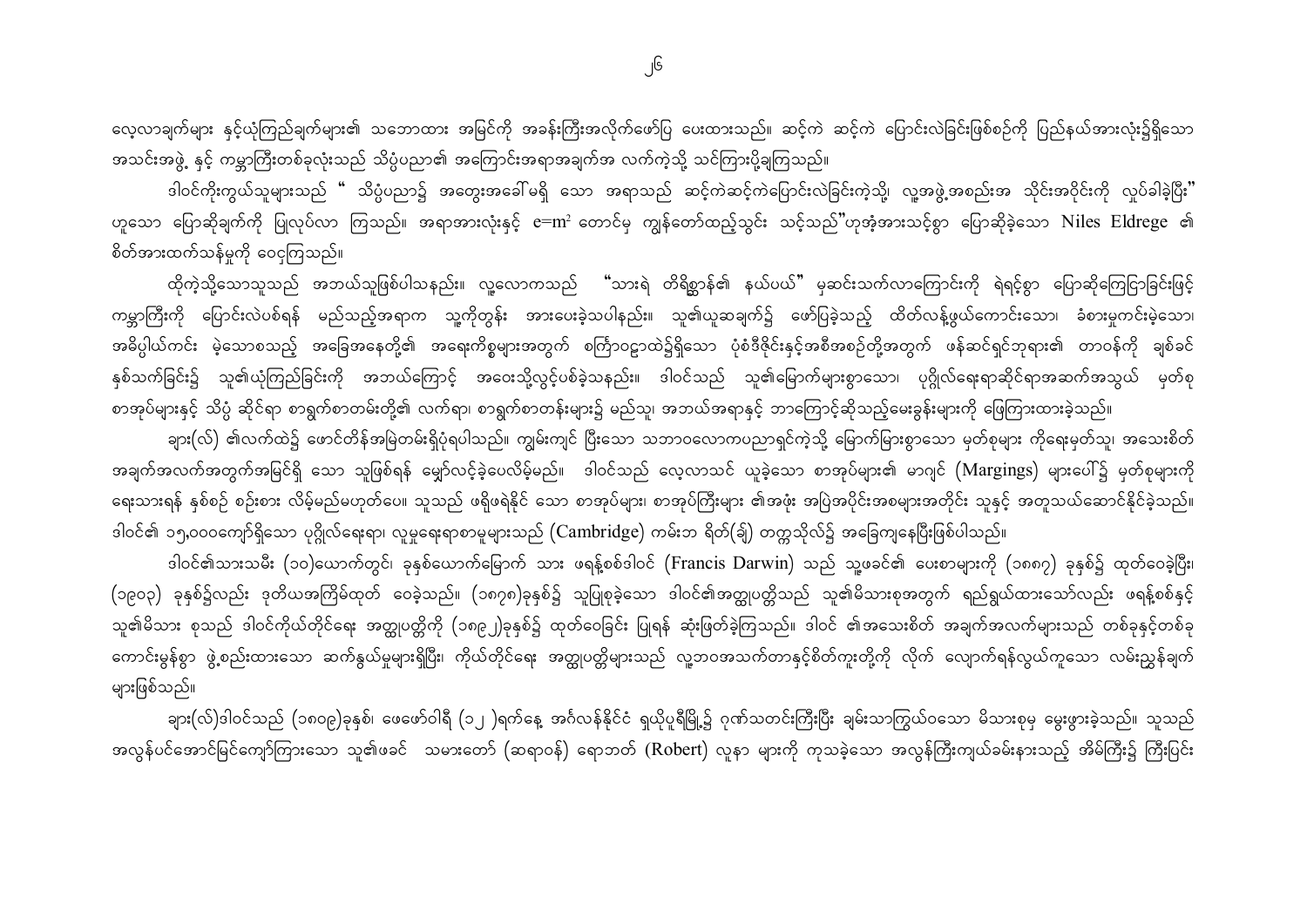လာခဲ့သည်။ ဒါဝင်၏ ဖခင်သည်သူနေထိုင်ရာ၌အရပ်သားတို့၏ ချစ်ခင်လေးစားမှုကိုသာယာကြည်နူးခဲ့ပြီး လူအများ၏ ပြောဆိုမှုများအရ သူ၏ဝင်ငွေသည် အခြားကျေးရွာဆရာဝန် များ၏ ဝင်ငွေထက်အမြင့် ဆုံးရှိခဲ့သည်။

ကျွန်တော်သိကျွမ်းခဲ့ဘူးသော လူများတွင် ကျွန်တော်၏ဖခင်သည် ကြင်နာတတ်သောသူဖြစ်ပြီး သူ၏မှတ်ဉာဏ်ကို ကျွန်တော်ကြိုက်သည်ဟု ရေးသားထားခြင်း ကိုကြည့်ခြင်းအားဖြင့် သူ၏ဖခင်ကို နက်ရှိုင်းစွာ ချစ်မြတ်နိုးခြင်းဖြင့် သတိရနေခြင်းဖြစ်သည်။ ဒါဝင်သည် သူ၏ဖခင် တွင်ရှိသော ဆေးပညာကို လက်တွေ့ကျကျသိရှိမှု၊ ဘဝပေး အသိပညာ၌ အတွေ့အကြုံရှိမှုနှင့် လူများ၏လိုအပ်ချက်များအပေါ် စာနာထားတတ် သောအရာများကို လေ့လာခဲ့သည်။ နိုင်ငံတော်၏ မြင့်မားသော အခွန်ဘဏ္ဍာ၏ သက်ဆိုင်မှု၌ အောင်မြင်ခြင်းကို သယ်ဆောင်နိုင်ရန် လက်တွေ့ ကျသောဆေးပညာ၏ နည်းစနစ်တစ်ခုဖြစ်ခဲ့သည်။ ရင်းနှီးမြုပ်နှံသူ ရောဘတ်ဒါဝင် (Robert Darwin) သည်လည်း စီးပွားရေးလုပ်ငန်း၌ ထူးခြားပြောင်မြောက်သော စွမ်းရည်ရှိသူတစ်ယောက်ဖြစ်သည်။

ဒါဝင်၏အဖိုး၊ ရောဘတ်၏ဖခင် အဲရ်မားစ် (Erasmus) သည် ပါရမီဉာဏ်နှင့်ပင်ကိုယ်စွမ်းရည်ရှိသော သမားတော်ဖြစ်ရံသာမကာ ကဗျာ ဆရာ၊ အတွေးအခေါ် ပညာရှင်၊ ရုက္ခဗေဒပညာရှင်နှင့် တီထွင်သူ တစ်ယောက်ဖြစ်ပါသည်။ သူသည်သူ့မှတ်ဉာဏ်ထဲ၌ ချမှတ်ထားသော အရာအားလုံးနီးပါးကို ဆောင်ရွက်နိုင်သော လုပ်နိုင်စွမ်းရည်ရှိပါသည်။ သူသည် သူ၏အချိန်ကာလ၌ တီထွင်သူများနှင့် သိပ္ပံပညာရှင်တို့၏ ဖန်တီးတီထွင်နိုင်သော စက်မှုပညာ၌ ထူးချွန်မှုများကို နှစ်သက်မြတ်နိုးသူ တစ်ယောက်ဖြစ်သည်။ သူသည် ထိုပညာရှင်များနှင့်အတူ ပုခုံးခြင်းပွတ် သပ်ခဲ့ပြီး၊ တီထွင်မှုတရပ်မဟုတ်သည့် စိတ်ကူးဉာဏ် အတွေးအခေါ်များ ပါဝင်သော "ဒါဝင်၏ အသစ်အဆန်းမပါသော စာအုပ်"ကို ရေးသား ခဲ့သည်။ မိတ္တူစက်များအပါအဝင်၊ ဒုံးပျံများ (canal life) နှင့် မြောက် များစွာသော သူ၏အတွေးအခေါ် များသည် အမှန်တကယ်ပင် ဖြစ်လာ ခဲ့သည်။ ကိုယ်ခန္ဓာကြီးမား ဝဖိုင်းသော သူ၏ ကိုယ်ခန္ဓာသည် ထမင်းစားခန်းထဲ၌ရှိသော ထိုင်ခုံကို ဝင်ဆံ့နိုင်ရန် လိုအပ်သော ပြုပြင်ပြောင်းလဲမှုကို ပြုလုပ်ရန် ထောက်ပြခဲ့သည်။ အမ်ရ်မား(စ်) (Erasmus) သည် မြေးဖြစ်သူ ချား(လ်) မမွေးခင် (၁၈ဝ၂ )ခုနှစ်တွင် ကွယ်လွန်ခဲ့သည်။

ချား (လ်) မိခင် ဘူဝက်ဝိုးသည်လည်း နာမည်ကျော်စက်မှု လုပ် ငန်းရှင်၊ တီထွင်သူနှင့် နာမည်ကြီးကြွေထည်၊ မြေထည် စီးပွားရေးလုပ်ငန်း ကိုတည် ထောင်သူ ဂျစီရ (Josiah Wedgwood) ၏သမီးဖြစ်သည်။ ဝတ်ဝုတ် (Wedgwood) မိသားစုနှင့် ဒါဝင်မိသားစုသည် စီးပွားရေးနှင့် လက်ထပ်ခြင်း၌ အချိန်ကြာမြင့်စွာ မိသားစုသမိုင်း ရှိခဲ့ကြသည်။ အမ်ရ် မား(စ်) (Erasmus daru) နှင့် ဂျိုစီရ (Josiah Wedgwood) တို့သည် ရင်းနှီးသောသူငယ်ချင်း များဖြစ်ကြသည်။ (၁၇၉၆)ခုနှစ်တွင် အဲရ်မား(စ်) (Erasmus) ၏သား ရောဘတ်သည် (Wedgwood) သူ၏ သမီးကြီး စူစန်နု (Susannah) နှင့် လက်ထပ်ခဲ့သည်။ ရောဘတ် နှင့်စူစန်တို့၌ သားသမီးငါးယောက်ရှိခဲ့ပြီး၊ ချား(လ်)သည် ဒုတိယအငယ်ဆုံးသားဖြစ် သည်။ ဒါဝင်၏မိခင်သည် ဒါဝင်(၈)နှစ်သား အရွယ် သူမ၏အသက်(၃၂) နှစ်အရွယ်၌ ကွယ်လွန်ခဲ့သည်။ သူ၏မိခင်နှင့်ပတ်သက်သော အကြောင်း အရာများကို အနည်းငယ်သာ မှတ်မိပြီး သူနောက်ပိုင်း ပြောခဲ့သည်မှာ "သူမသေအံ့ဆဲဆဲအချိန် အနက်ရောင် ကတ္တီပါဂါဝန်နှင့် သူမစူးစမ်း ချင်စိတ် ပြင်းပြစွာဖြင့် တည်ဆောက် ခဲ့သော အလုပ်စားပွဲခုံတို့မှလွဲ၍ အခြားသော သူမ၏အကြောင်းအရာများကို ကျွန်တော်မမှတ်မိနိုင်ခြင်းမှာ အံ့ဩဖွယ်ဖြစ်ပါသည် ဟု ပြောဆိုခဲ့သည်။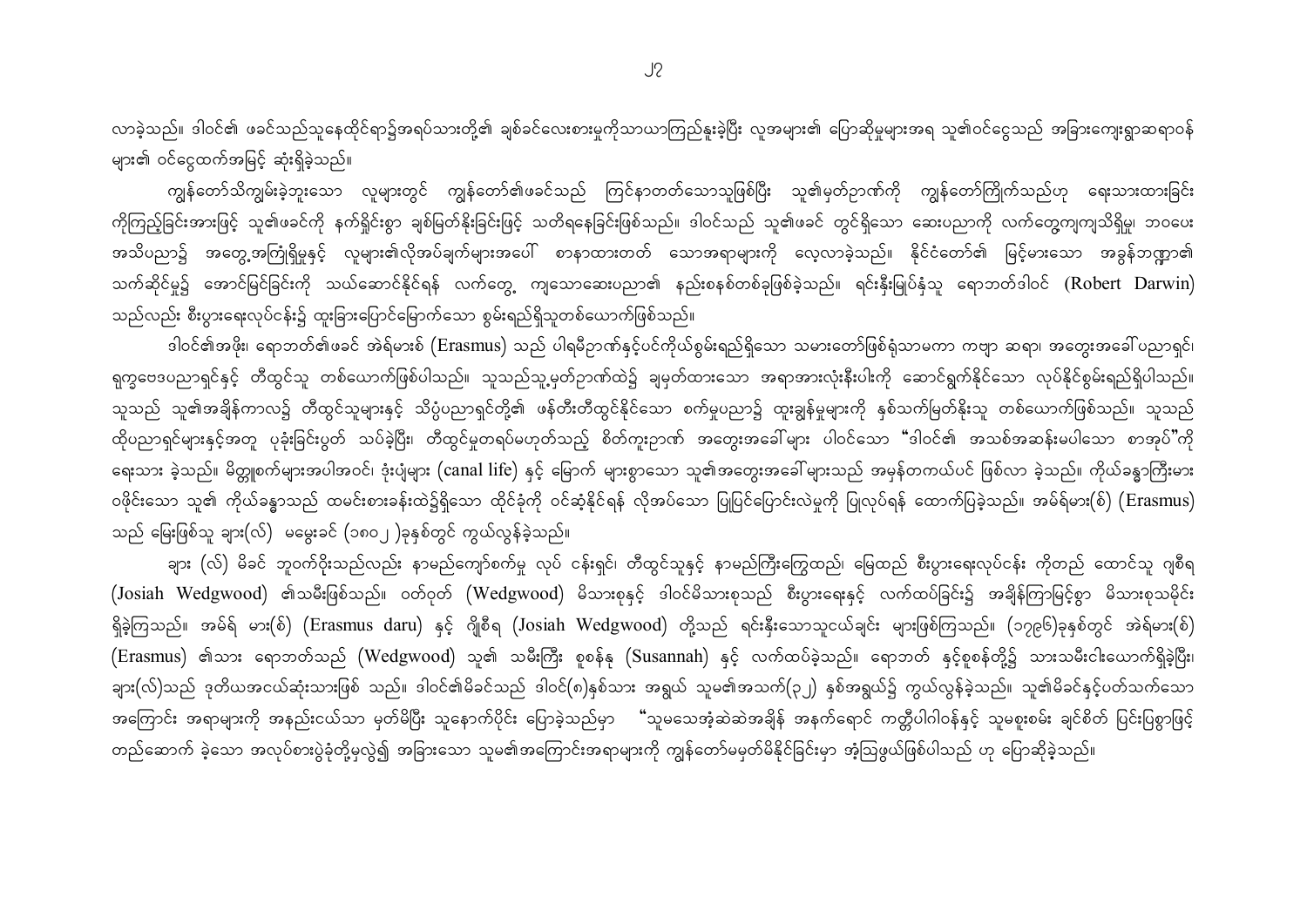စူစန်န (Susannah) သည် မကြာခဏဖျားနာခြင်းကြောင့် အိပ်ယာထဲ မှမထနိုင်ဘဲ သူမ၏သားကို ကျွေးမွေးစောင့်ရှောက်ခြင်း မပြု နိုင်ခဲ့ပေ။ ဒါဝင် သည်အသက် ငယ်ငယ်နှင့် သူ၏မိခင်ကို ဆုံးရှုံးလိုက်ရ သော်လည်း သူ၏ငယ် စဉ်ဘဝကို ပျော်ရွှင်ခဲ့သည်။ အဘယ်ကြောင့်ဆို သော် မိခင်၏လိုအပ်ချက်ကို သူ၏မွေးခြင်းအစ်ကို၊ အစ်မများက ဖြည့်ဆည်းပေးခြင်းကြောင့်ဖြစ်ပုံရပါသည်။ သူသည် သူ၏အစ်မကြီး ( ၂ )ယောက်နှင့်ခိုင်မာသောသံယောဇဉ်ရှိပြီးအထူးသဖြင့် သူ့အစ်ကိုကြီး အဲရ် မား(စ်) (Erasmus) နှင့် သံယောဇဉ်ပိုရှိသည်။

## ဒါဝင်မိသားစုနှင့် ဘာသာတရား

စူစန်န (Susannah) နှင့် သူမ၏သားသမီးများသည် အသက်ငယ်စဉ်အချိန်တွင် " ဤဘုရားကျောင်း၌ အသင်းသားများနှင့်မ ကြာခဏလာရောက်ကိုးကွယ်ဝတ်ပြုသူ" ဟုရေးထိုးထားသော ဒါဝင်၏ အမှတ်တရ ကျောက်တိုင်ရှိသော ရှယိုစဘယ်ရီ (Shrewsbwry) ယူနိုက် တီယမ် (Unitarian) အသင်းတော်တွင် တက်ရောက်ခဲ့ကြသည်။ ယုံကြည်ခြင်းဖြင့် (၁၇၈ဝ) ခုနှစ် နောက်ပိုင်းယူနိုက်တီယမ် (Unitarian) အသင်းဝင်ဖြစ်သူ၊ မိသားစု၏ယုံကြည်မှုကို နိုင်မာအောင် လွမ်မိုးမှုမျိုးကို လေ့ကျင်ပေးခဲ့သူ သူမဖခင်ဖြစ်သူ ဂျိုစီရဝေဝုတ် (Josiah Wedgwood) နောက်သို့ လိုက်သွားခဲ့ တော့သည်။

ယူနိုက်တီယမ် (Unitarian) အသင်းတော်၌ သတ်မှတ်ထားသော ဩဝါဒ (သို့) အယူဝါဒမရှိသော်လည်း အသင်းတော်တစ်ခုစီတိုင်း ကိုးကွယ်ခြင်းနှင့် ဟန်ပန်အမူအရာ၌ ပြိုင်ဘက်ကင်းစေရန် ခွန်အားပေးထားပြီး များစွာသော အောသဒေ့ါစ် (Orthodox) ခရစ်ယာန်ကိုးကွယ်မှု သည် စီဆင်းလာခဲ့သည်။

 ${\rm (Unitarian)}$  ၏ယုံကြည်မှုသည် မှန်ကန်သောအရာနှင့် သမ္ပာကျမ်းစာအပေါ်၌ မှီခိုအားထားမှုမရှိစေရန်သူတို့ကိုယ်တိုင်နှင့်အခြားသူများကို တိုးတက်ကောင်းမွန် လာအောင် တစ်ဦးတစ်ယောက်စီတိုင်း၏ စွမ်းရည်သတ္တိအပေါ် တွင် အာရုံစိုက်ခဲ့သည်။ ယူနိုက်တီစင်မ် (Unita -riaism) သည် ခရစ်တော်သည်ဘုရားဖြစ်ခြင်း၊ သုံးပါးတစ်ဆူနှင့် လူသားများအပြစ်ထဲသို့ ကျရောက်ခြင်းစသည့်အရာများကို ငြင်းပယ်ကြသည်။ လူသည် အခြေခံအားဖြင့် ကောင်းသောသူဖြစ်သောကြောင့် ငရဲ ကျရန်၊ တရားမစီရင်သင့်သော အရာအဖြစ်ဆွဲကိုင်ထားကြသည်။ ဖြစ်ရိုး ဖြစ်စဉ်ကို မလိုက်သော သူ၏ ကိုယ်ခန္ဓာသည် အင်္ဂလန်အသင်းတော်ကို တည်ထောင်ခဲ့ခြင်းမှ အများနှင့် သဘောထား ဆန့်ကျင်သည်ဟု ထင်မှတ်ခဲ့သည်။ ချား(လ်)သည် ယူနိုက်တီယမ် (Unitarian) အသင်းတော်တွင် တက်ရောက်ခဲ့သော်လည်း သူ၏ဖခင်သည် ချား(လ်) အင်္ဂလန်အသင်းတော်၌ နှစ်ခြင်း ခံယူခဲ့သောအချိန်တွင်ရှိနေခဲ့သည်။

ချား(လ််)ဒါဝင်သည် သူ၏တဝမ်းကွဲညီမ၊ မိသားစု၏ (Unitarian) သုံးပါးတဆူကို ငြင်းပယ်သောဝါဒ ယုံကြည်မှုကို သစ္စာရှိစွာ လိုက်လျှောက်ခဲ့သော (Emma Wedgwood) နှင့် လက်ထပ်ခဲ့ပါသည်။ ဤထူးခြားသော လင်မယားအနောင် အဖွဲ့သည် ချား(လ်)နှင့် အဲရ်များ(စ်) နှစ်ယောက်စလုံးအတွက် သုံးပါးတဆူကို ငြင်းပယ်သဓာ ဝါဒသည် အဘိုးဖြစ်သူ ဂျိုစီရ (Josiah Wedgwood) နှင့် တူညီမှုဖြစ်စေပါသည်။ ချား(လ်)သည် သူ့မိခင်သေဆုံးပြီးနောက် သူ၏အမများနှင့်အတူ ပုံမှန် ယူနိုက်တီယမ် (Unitarian) အစီအစဉ်များသို့ ဆက်လက်တက်ရောက် ခဲ့ပြီးနောက် သူ၏ အမျိုးသမီးနှင့်အတူ သူတို့၏ မင်္ဂလာသက်တမ်း (၁၀) နှစ်အချိန်အတွင်း ပုံမှန်တက်ရောက်ခဲ့သည်။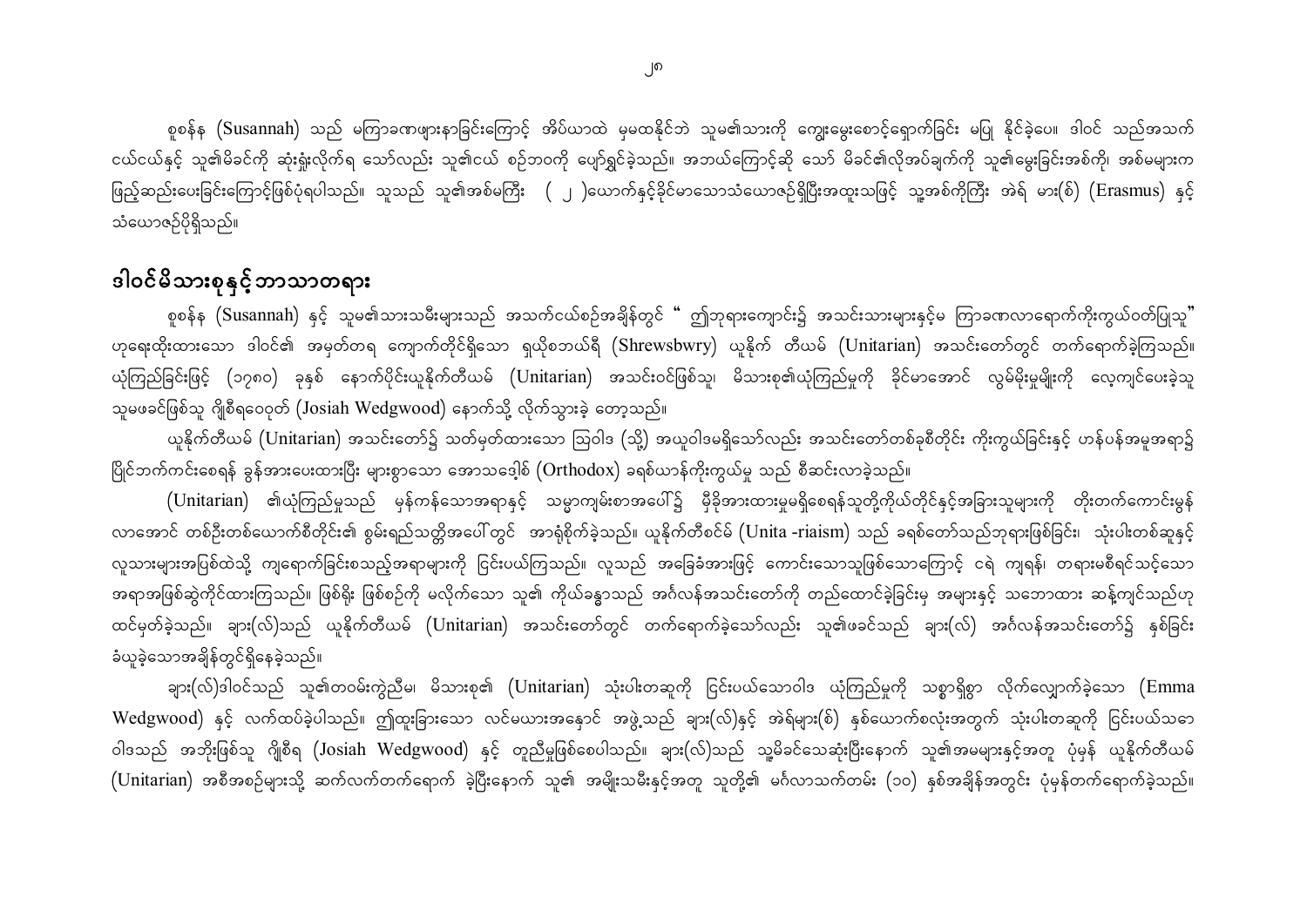သို့သော်လည်း သူ၏ချစ် လှစွာသော ဒုတိယကလေး (၁၀)နှစ်အရွယ် သမီးလေး (Annie) သေဆုံး ပြီးနောက် ဘုရားသခင်ကို ကိုးကွယ်မှုမပြုရန် ကျိန်ဆိုခဲ့သည်။ ဒါဝင်သိပ် ချစ်သော သမီးငယ် Annie သည် (၁၈၅၁) ခုနှစ်၌ အဆုတ်နာ ရောဂါ ကို နာကျင်စွာခံစားရပြီး ကွယ်လွန်သွားခဲ့သည်။ ထို့နောက် ဒါဝင်သည် ဝတ်ပြုကိုးကွယ်ဖို့ရန် အသင်းတော်သို့တက်ရောက်လာခဲ့ခြင်းမရှိတော့ပေ။ ထာဝရကာလနှင့်ကောင်းကင်နိုင်ငံ၏ အယူအဆကို သူသည် စွန့်ပစ်ခဲ့ပြီး သူ၏သမီးသေခြင်းကို အကြောင်းပြု၍ "ကျွန်ုပ်တို့၏တခု တည်းသော ဖြေသိမ့်စရာမှာ ပျော်ရွှင်စရာဘဝကြီးဖြစ်ပေမဲ့လည်း၊ သူမသည်တို တောင်းသော အချိန်ကာလလေးကိုသာဖြတ်ကျော်ခဲ့သည်" ဟူ၍ရေးသား ခဲ့သည်။ ဒါဝင်၏ပညာရေးကို (၁၈၁၇)ခုနှစ် (၈)နှစ်သားအရွယ်တွင် သူကျောင်းဆရာအဖြစ် အမှုထမ်းရွက်ခဲ့သော (Unitarian) ဘာသာပြု အရပ်ဒေသ (Grammer) ကျောင်း၌စတင်ခဲ့သည်။ နောင်အခါတွင် ချား(လ်)သည် သူ၏အကိုကြီး အဲရ်မား(စ်)၏ကျောင်းဖြစ်သော Rev. Samuel Butler၏ နာမည်ကျော်ကြားပြီး၊ ကျောင်းအိပ်ကျောင်းစား လက်ခံသော ကျောင်းသို့ ဝင်ရောက်ခဲ့သည်။ ရိုးရာစာပေနှင့်ဆိုင်သော သင်ရိုးညွှန်းတမ်းကို သင်ကြားပေးသော ထိုကျောင်းတွင် ဒါဝင်သည် ဆရာတဆူ ဖြစ်ရန် ဂရိဘာသာ နှင့် အခြားသောဘာသာစကားများကို သင်ယူဖို့ရန် လိုအပ်ခဲ့သည်။ "ကျွန်ုပ် ကောင်းမွန်စွာ မလုပ်ဆောင်နိုင် ခဲ့ပါ"ဟူ၍ ဝန်ခံခဲ့သည်။ ကျွန်ုပ်သည် ကျွမ်းကျင်သောဘာသာစကား တခုမျှမှီနိုင်အောင် မစွမ်းဆောင်နိုင်ခဲ့ပေ။ (၄၈)နာရီအတွင်း လွယ်ကူစွာ မေ့လျော့သွားသည်ဟူသော ဒါဝင်၏ပြောဆိုချက်သည် မှတ်မိနိုင်ခြင်း၏ လိုအပ်ချက်ပင်ဖြစ်သည်။ သူ့အတွက် Rev Butlers ကျောင်းသည် အချိန်ကိုဖြုန်တီးခြင်းဖြစ်သည်။ "အချီးနှီးသာ" "ကျွန်ုပ်နှလုံးသားကို ကြီးထွားရှင်သန်ရန် ဆိုးရွားစွာ လုပ်ဆောင်ခဲ့သည်" ဟုရေးသားခဲ့သည်။

ချား(လ်) ဖခင်သည် သူ၏ပညာရေးစွမ်းဆောင်ချက်ကို ခြွင်းချက် ထားခဲ့သည်။ သူ၏ဖခင်သည် သူ့ကို "မင်းဟာဆိုရင် ဘာမှစိုးရိမ်မှုကို မရှိဘူး" သေနပ်ပစ်တာတွေ၊ မြွေဖမ်းတာနှင့် ကြွက်တွေဖမ်းတာဘဲရှိတယ်။ မိသားစုအားလုံးနဲ့ မင်းဘဝကို မင်းအမှတ်ရလိမ့်မယ်" ဟုပြောဆိုခဲ့သည်။ ဖူးသစ်စသဘာဝလောကပညာရှင် ဒါဝင်သည် ကျောင်း၌ ငြီးငွေ့ဖွယ် ကောင်းသူ ဖြစ်ခဲ့သည်။ သို့သော်လည်း ခြေလျင်ခရီးထွက်ခြင်း၊ တွင်းထွက် ပစ္စည်းများ၊ ကျည်ဆံခွံများ၊ အင်းဆက်ပိုးများ၊ ကျောက်တုံးများနှင့် အပင်များကို စုဆောင်းခဲ့သည်။ သဘာဝတရား၌ရှိသော သူ၏စိတ်ဝင်စား မှုသည် သူ၏ယုံကြည်ခံယူချက်ကို နောက်ပိုင်း စွန့်စားပြီး HMS Beagle သဘော်ပေါ်၌ ကမ္ဘာအနှံ့ခရီး သွားဖို့ရန် သူ့ကိုတွန်းအားပေးခဲ့သော ကမ္ဘာကြီး၏ အံ့သြဖွယ်ရာများကဲ့သို့သော စာအုပ်များအားဖြင့် လောင်စာ ဖြစ်ခဲ့သည်။

#### တဖက်စွန်းရောက်သော လူ့အဖွဲ့အစည်း

ချား(လ်)၏ အဖိုးများဖြစ်သော အိရ်မား(စ်)ဒါဝင်နှင့် ဂျိုစီရဝေ ဝုတ် နှစ်ယောက်စလုံးသည် အတက်ပညာရှင်များ၊ သိပ္ပံပညာရှင်များနှင့် လစဉ် လပြည့်နေ့ (ညအချိန်နှင့်အိမ်အပြန်လမ်းတွင် အလင်းရောင် ကောင်းမွန်စွာ ရရှိအောင်နှင့် နီးကပ်သော တနင်္လာနေ့၌တွေ့ဆုံလေ့ရှိကြသော စက်မှုလုပ်ငန်း ရှင်များ၏ လူမှုရေး အသင်းအဖွဲ့များ၌ အသင်းဝင်ဖြစ်ကြသည်။ အဖွဲ့အစည်းသည် စက်မှုတော်လှန်ရေးအတွက် စီးပွား ရေးအကြံပေးအဖွဲ့ ဖရင်မင်ဂရမ် လူနာ (Birmingham Lunar Society)သည် ပစ္စည်းဥစ္စာဝါဒနှင့် အတွေးအခေါ် များကို အခြေခံထားသောအရာပေါ်၌ လူသားများ၏ တိုးတက်ခြင်း ပန်တိုင်ကဲ့သို့သော အတွေးအခေါ်ရှိကြ သည်။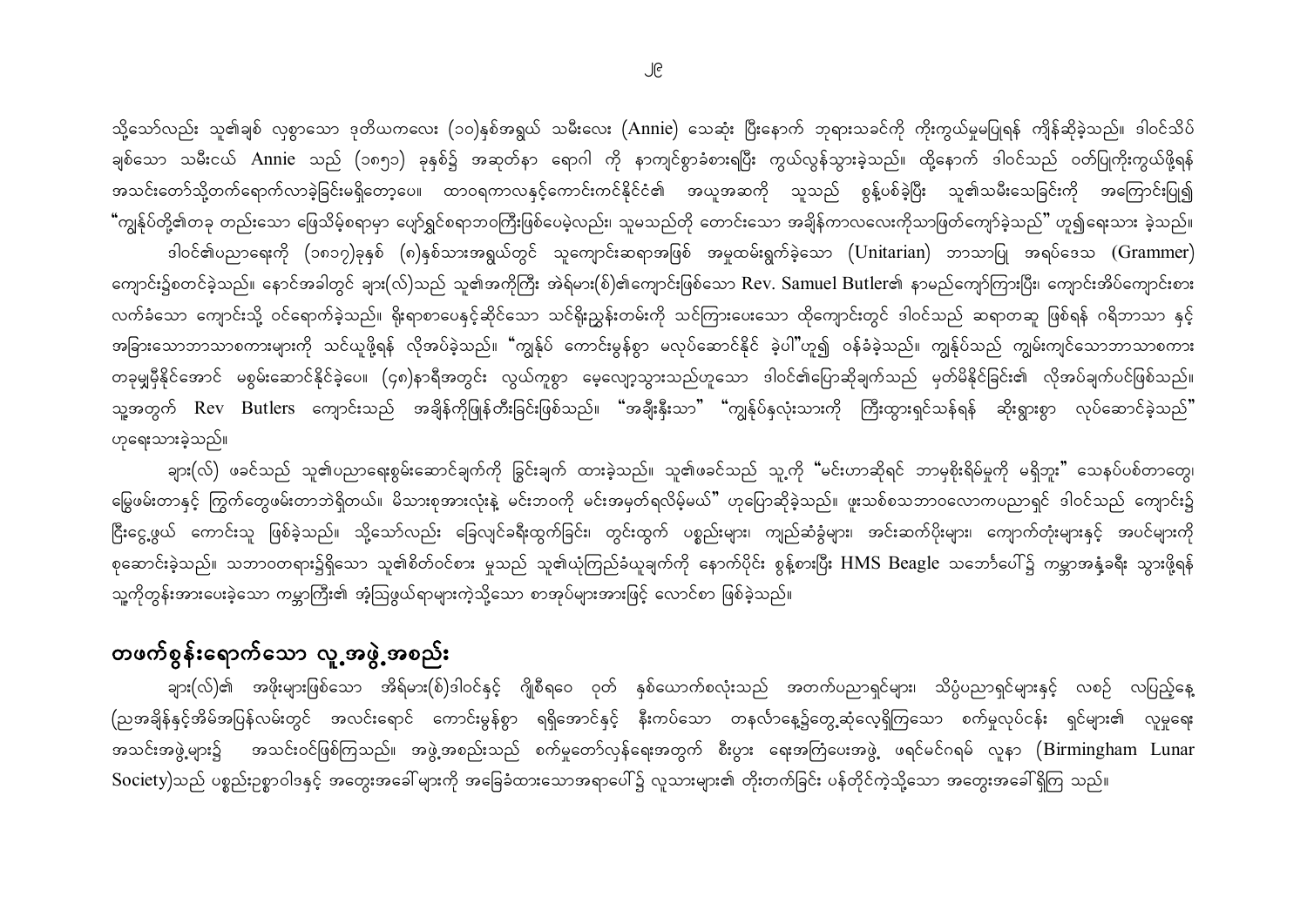ဤ ၁၈ ရာစု အဆိုတင်သွင်းသူများနှင့် နိုးဆော်သူများသည် ဩဇာရှိသော အထက်တန်းလွှာ စုစည်းခြင်းကို ညီမျှခဲ့ပါသည်။ ဗြိတိန် ရူပဗေဒပညာရှင် ဒေါက်တာ အက်စမောင်းကင်ဟီးလေး (Desmond King - Hele) ပြောခဲ့သည်မှာ လူနာအသင်းအဖွဲ့ အသင်းဝင်သည် ပြစ်သစ်အတွေးအခေါ် ပညာရှင်များထက်များစွာ အထင်ကြီးလောက် အောင် အသိပညာကြွယ်ဝရန်၊ ဗြိတိန်ထောက် ခံသူများကို ဦးဆောင်သူ များအဖြစ် ယခုမြင်တွေ့ရသည်။ အဘယ်ကြောင့်ဆိုသော် သူတို့သည် ဆင်စွယ် မျှော်စင်မှအတက် ပညာရှင်များ၏ ဟောပြောခြင်းမှ အစား လက်တွေ့လုပ်ဆောင်တတ်သူများဖြစ်ကြသည်။ ရေနွေးစက်ပေါင်းကို တီထွင်ခဲ့သော ကျိမ်းဝက် (James Watt) အပါအဝင် အခြား အသင်းဝင်များ ဖြစ်ကြသော ရေးနွေးငွေ့စက်ခေါင်းထုတ်လုပ်သောသူ Matthew Boulton နှင့် ကာဗွန်<sup>ဒို</sup>င်အောက်ဆိုဒ်၊ Carbonated water အောက်စီဂျင်နှင့် နိုက်ထရိုဂျင် အောက်ဆိုဒ်တို့ကို ရှာဖွေတွေ့ရှိခဲ့သူ အပျော်တမ်း ဓါတုဗေဒပညာရှင်၊ အတွေးအခေါ်ပညာရှင်နှင့် Unitarian ၏ တရားဟောဆရာဖြစ်သူ ဂျိုးကော်ဖရီစလီ တို့ဖြစ်ကြသည်။ Benjamin Franklin သည် ဤအဖွဲ့၏အစည်းအဝေးသို့ မကြာခဏ လည်ပတ် ခြင်းကိုပြုခဲ့သည်။

လူနာအသင်းအဖွဲ့သည် အစိုးရဖိနိုပ်ချုပ်ချယ်ခြင်းနှင့်ဥပဒေမှ လူများကိုလွှတ်မြောက်ရန် ကြိုးပမ်းမှုထောက်ခံခဲ့သည်။ သူတို့သည် ပြင်သစ်နှင့် အမေရိကန်ကို ရည်မှန်းထားသော တော်လှန်ရေးများနှင့် သဘော တူခဲ့ကြသည်။ ဤတစ်ဖက်စွန်းအုပ်စုများသည် ဘုရားသခင်ကို ငြင်း ပယ်သူများအဖြစ်ညွှန်းဆိုကြသည်။ အဲရ်မား(စ်) (Erasmus Daruim) သည် ဘုရားသခင်၏ မပြောနိုင်သော အကြောင်းတရားဟုခေါ်ခဲ့ပြီး ဂျိုး ဇက်ဖရီစလီ (Joseph Priesttley) သည်လည်း (၁၈)ရာစုတွင် အင်္ဂလန်၌ Unitarianism ၏အရေးကြီးဆုံးသော ထောက်ခံအားပေးသူ ဖြစ်ခဲ့သည်။

#### အဖိုးနှင့်တူသော မြေး

လူနာ (Lunar) အသင်း၏ ဦးဆောင်အဆိုတင်သွင်းသူ အဲရ်မား (စ်)ဒါ ဝင် (Erasmus Darwin) သည် ဆင့်ကဲ ဆင့်ကဲပြောင်းလဲမှုကို ထောက်ခံသူအဖြစ် အတည်ပြု ခံရသည်။ အောက်ဖော်ပြပါ အကြောင်းအရာကို သူယုံကြည်ခဲ့သည်။

အားလုံးသော သွေးနွေးသတ္တဝါများသည် တရိစ္ဆာန်များနှင့်ဆိုင် သောအရာနှင့်ပထမဆုံး ကြီးကျယ်ခမ်းနားသောအရာကိုဖြစ်စေသည့် အသက်ရှင်သော နန်းမျှင်တစ်ချောင်း မှသော်လည်းကောင်း၊ အင်အား ကြီးမားသော အသစ်သောအစိတ်အပိုင်းများ သိုမှီးခြင်းမှသော် လည်းကောင်း၊ အသစ်သော အလေ့အထနှင့်အတူ တည်ရှိနေခြင်းသော် လည်းကောင်း၊ ကျိန်းစပ်ခြင်း၊ ခံစားရခြင်း၊ ဆန္ဒရှိခြင်းနှင့် အချင်း ချင်းဆက်သွယ်ခြင်းအားဖြင့် ညွှန်ပြခြင်းဖြစ် ပေါ်လာခဲ့ကြပြီး၊ ဤနည်းအ တိုင်း ထိုအရာ၏ ကိုယ်ပိုင် ရှိယင်းစွဲ လှုပ်ရှားမှုအားဖြင့် တိုးတက်ကောင်း မွန်အောင် ပိုင်ဆိုင်သောအစွမ်းအစနှင့် ဆက်လက်ဖြစ်ပေါ်နေခြင်းသော် လည်ကောင်း၊ ထိုအရာတို့၏ နောင်လာ နောက်သားတို့၏ မျိုးရိုးစဉ်ဆက် အားဖြင့် ထိုအရာများ၏တိုးတက်ခြင်းများ မွေးဖွားလာခြင်းအားဖြင့် ကမ္ဘာ မြေကြီးသည် အဆုံးသတ်မရှိနိုင်ပါ။

ဒါဝင်၏အဖိုး၌ရှိသော ဆင့်ကဲဆင့်ကဲပြောင်းလဲခြင်း၏ အယူအ ဆသည် သူ၏မြေးအသက် (၆၅)နှစ်နောက်ပိုင်း အဆိုပြုတင်သွင်းခဲ့သော အရာနှင့် မျက်မှောက်ခေတ်တွင် ဆင့်ကဲဆင့်ကဲ ပြောင်းလဲရေးလုပ် ဆောင်သူများနှင့် ကိုက်ညီခဲ့သည်။ မည်သို့ပင်ဆိုစေကာမူ ဇီဝဗေဒဆိုင်ရာ ပြောင်းလဲခြင်း၏ ထင်မြင်ချက်သည် ဓါတ်ခွဲးခန်းထဲ၌ (သို့)ပညာရပ်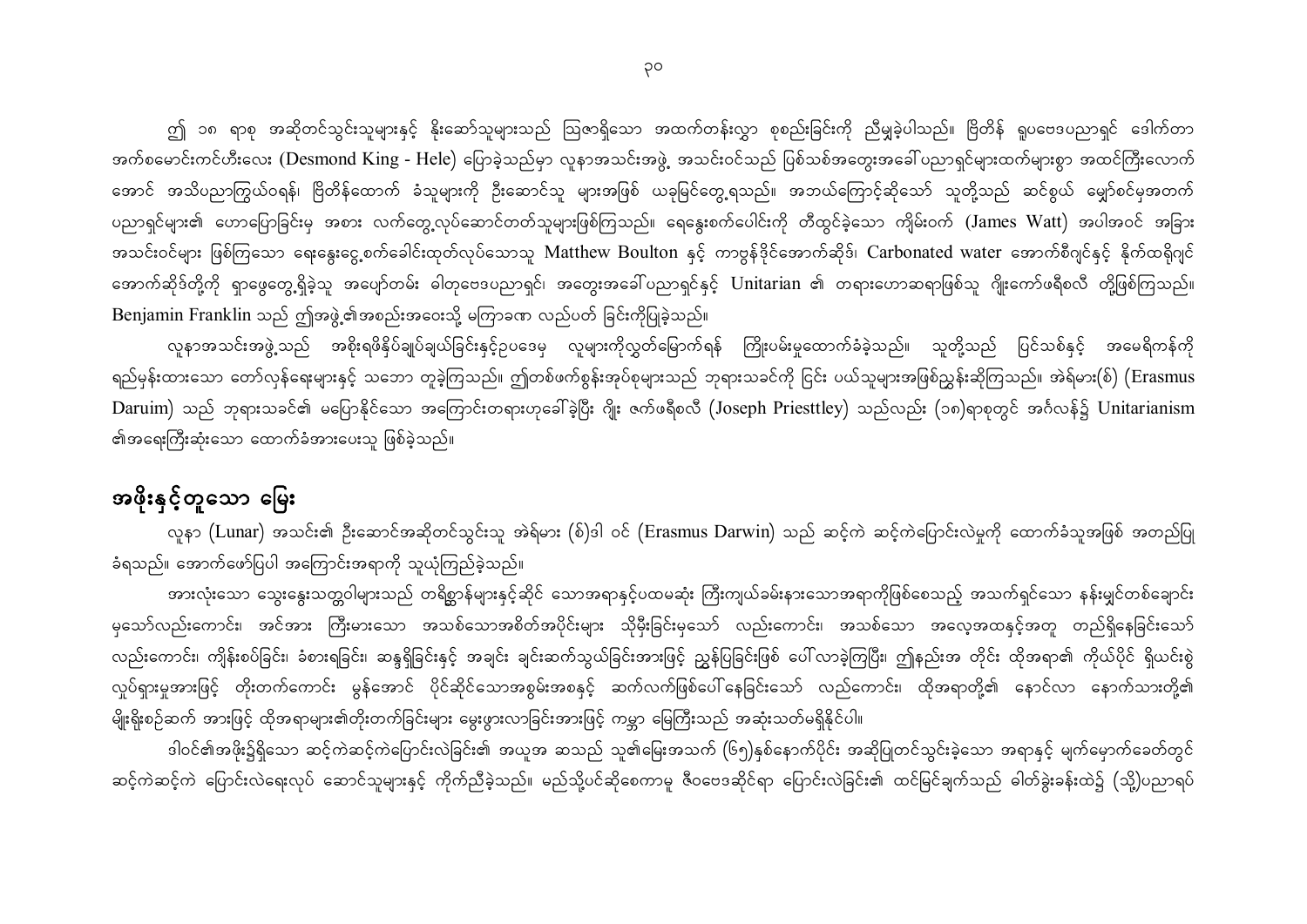နယ် ပယ်၌ ရှေ့သို့လျှောက် လှမ်းရန် ဘယ်သောအခါမျှ သတိပြုခဲ့မိမည်မ ဟုတ်ပေ။ ငါးကဲ့သို့သော ဇီဝရုပ်ထဲသို့ ခြေလက်အင်္ဂါ များပေါင်းထည့်ကာ သွေးနွေးသတ္တဝါဖြစ်သော နွားမသည် ဘာမျှမဟုတ်သော်လည်း စိတ်ကူး ယဉ်ဆန်ပြီး ဖြစ်နိုင်ခြေမရှိ သောအရာပင်ဖြစ်သည်။

သူ၏အချိန်ကာလ၌ ကျော်ကြားသောပညာရှင် အဲရ်မား(စ်)(Erasmus) သည် သူ၏ *Zoonomia* (သို့) ၁၇၉၄နှင့် ၁၇၉၆ခုနှစ်၌ ထုတ်ဝေခဲ့ သည့်(၂)တွဲဖြစ်သော <mark>"</mark>ဇီဝအခြေခံသည့် အသက်၏နိယာမ" စာအုပ်၌ ဤမိုက်မဲသောမူလလမ်းကို အမှန်တကယ် ပင် လိုက်လျှောက်ခဲ့သည်။ ဤလက် တွေ့ကျသောလမ်းညွှန်ချက်များသည် ဆရာဝန်သမားတော်များအတွက် ဖွဲ့ဆိုသရုပ်ဖော်ပြီး မျိုးတူပျံ့နှံ့သော ရောဂါများကို အချိန်နှင့်ကုသမှုပြုရန် ညွှန်ကြားထားသော အရာဖြစ် သည်။ ဤအရေးကြီးသောအလုပ်သည် တောင်းဆိုမှုအလွန်များပြီး များစွာ သော တည်းဖြတ်ထုတ်ဝေခြင်းများနှင့် ဘာသာပြန်ဆိုခြင်းများသာတ ထိုလမ်းညွှန်ချက်များသည် Attantic သမုဒ္ဒရာမှ America သို့တိုင်ဖြတ် ကျော်သွားခဲ့သည်။ Erasmus သည် သူ၏ဆင့်ကဲဖြစ် စဉ်နှင့်ဆိုင်သော အရာကို ထောက်၍ ဆင့်ကဲဖြစ်စဉ်အဆိုကြမ်းတင်သွင်းခြင်း၏ ပထမဆုံးပြည့်စုံသော ဖော်ပြခြင်းဖြစ်သည်။ ပုံနှိပ်ထုတ်ဝေခြင်း တခုလုံး၌ ပါဝင်ခဲ့ သည်။ ထိုအရာသည် ခရစ်ယာန်ဘာသာဆီသို့ အကိုဖြစ်သူ ဒါဝင်၏ ပူလောင် မုန်းတီးမှုကို ထွက်ပေါက်ပေးခဲ့ပါသည်။ " ယုံစားလွယ်ခြင်း၊ အစွဲ အလမ်းရှိခြင်း၊ မျှော်လင့်ခြင်းနှင့်ငရဲကို ကြောက်ရွံ့ ခြင်း" စသည်တို့သည် သူ၏ရောဂါများ၏စာရင်း၌ပါဝင်ခဲ့သည်။

Erasmus Darwin ၏ ၁၈၀၂ ခုနှစ် ကဗျာဖြစ်သော " သ ဘာဝ၏ ဘုရားကျောင်း" သည် ကမ္ဘာအနံ့ သူ၏ ဆင့်ကဲ့ဆင့်ကဲဖြစ်စဉ်နှင့် ဆိုင်သော အရာကိုထင်ရှားစေပြီး ဇီဝကိုအခြေခံသော အသက်နှင့်မ လှုပ်မယှက်စုသော ပင်လယ်မှ ဖြစ်ပေါ် လာသော အတွေးအခေါ် အယူအ သည် နောက်ပိုင်း၌ သူ၏မြေးဆီသို့ ရောက်လာခဲ့ပြီဖြစ်သည်။

#### သဘာဝ၏ဘုရားကျောင်း

ကမ်းခြေမဲ့လှိုင်းလုံးများအောက်က သမုဒ္ဒရာ၏ ပုလဲကဲ့သို့ ဂူတွင်မွေးဖွားပြီး spheric glass အားဖြင့် စောင့်ရှောက်ခြင်းခံရသော မမြင်ဖူးသေးသော ပထမအသွင်အပြင်အရွယ်၊ ရွံ့သည်ရွှေ့လျား(သို့) ရေထုကိုထိုးဖောက်စသောအရာများသည် မျိုးရိုးအစဉ်အဆက်ဖူး ဖွင့်လာသော ပန်းပွင့်ကဲ့သို့ အသစ်သောတန်ခိုးများကို သိုမှီးကာ ကြီးမားသော ကိုယ်လက်အ ဂ်ါများအဖြစ်ယူဆကာ မရေမတွက်နိုင်သော အုပ်စုများ၏အရပ်ဒေသ သဘာဝပေါက်ပင်၏ ကာတိငါးဆူးတောင် ခြေဖဝါးများနှင့် အတောင်ပံတို့၏ အသက်ရှင်နေသော နယ်ပယ်ဟူ၍ ဖွဲ့နွဲခဲ့သည်။

Erasmus Darwin သည် မည်သို့အားဖြင့် အမျိုးအစားတစ်ခုမှ နောက်တစ်ခုသို့ ဆင့်ကဲဆင့်ကဲပြောင်းလဲလာခဲ့သည်ကို ရှင်းပြမပေးခဲ့ပါ။ သို့သော်လည်း သူ၏မြေးကဲ့သို့ အသက်နှင့်ဖိုမမျိုးပွား ရွေးချယ်ခြင်း၏ ကြိုးစားယှဉ်ပြိုင်ခြင်းကို ဖော်ပြခဲ့သည်။ ချား(လ်)ဒါဝင်သည် ဆင့်ကဲဆင့် ကဲပြောင်းလဲခြင်းအတွက် စက်ယန္တရားကဲ့သို့ သဘာဝတရား၏ ရွေးချယ် ခြင်းကို ဖော်ထုတ်ခဲ့ခြင်းကြောင့် သူရဲကောင်းကဲ့သို့ ကြိုဆိုဂုဏ် ပြုခြင်းခံရသည်။ သို့သော် ထို့သို့ပေါ်ပေါက်လာခြင်းသည် သူ၏အဖိုးတွင် သဘာဝတရားရွေးချယ်ခြင်း စကားအသုံးအနူန်း မဖော်ပြသော်လည်း အ စောပိုင်း ရာစုနှစ်၌ တူညီစွာ ပြောဆိုခဲ့သည်။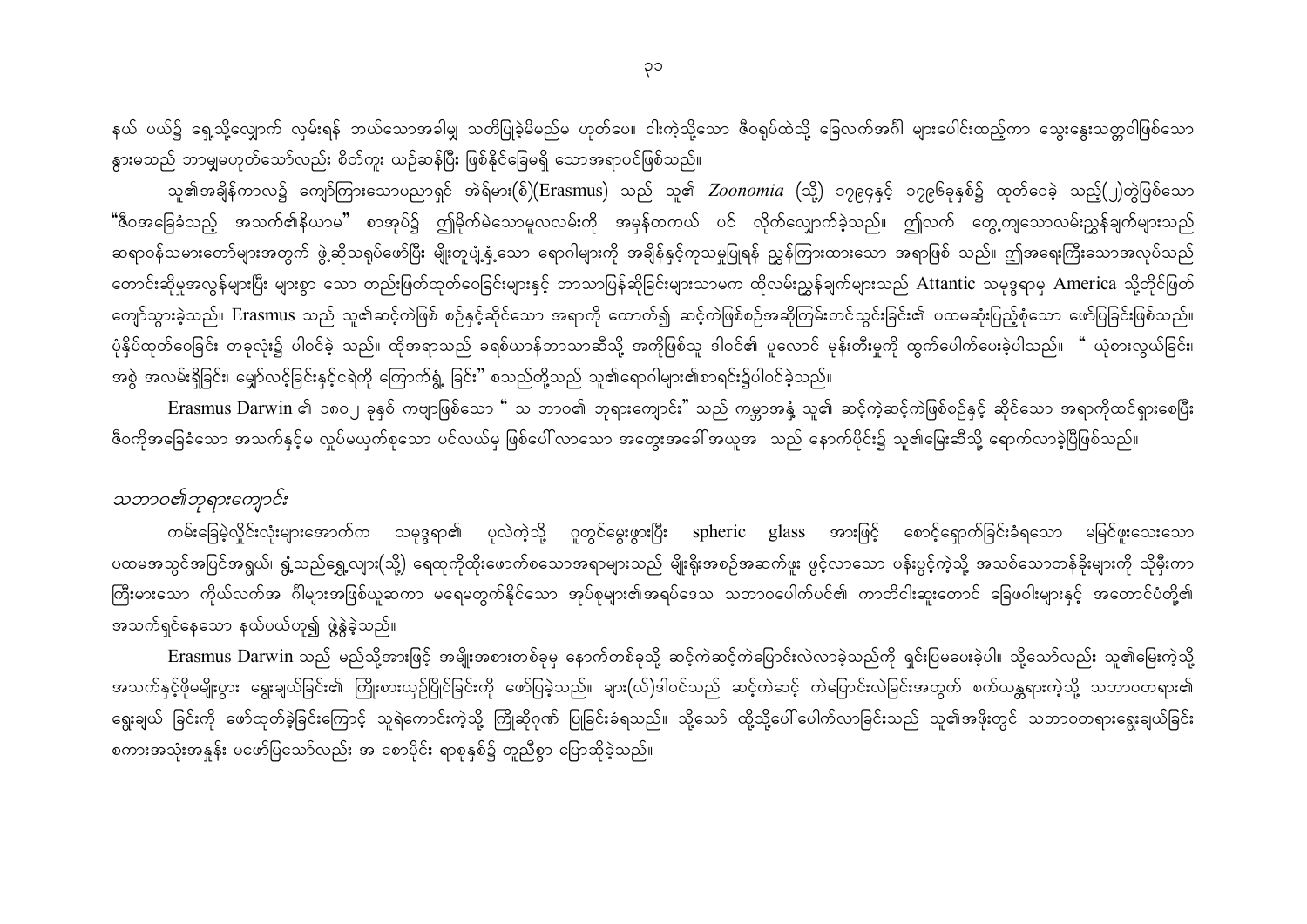ဒါဝင်သည် သူ့အဖိုး၏ *Zoonomia စ*ာအုပ်ကိုဖတ်သော အချိန်တွင် "ကျွန်ုပ်အပေါ် သို့ထွက်ပေါ် လာသော အကျိုးသက်ရောက်မှု" ရှိလိမ့်မည် မဟုတ်ပါဟု ပြောဆိုခဲ့သည့် တချိန်တည်းမှာပင် ထိန်းသိမ်းခြင်းနှင့်ချီးမွမ်းခြင်းများကဲ့သို့ အသက်၌တော်တော် စောစွာကြား ရသောအဖြစ်များသည် ကျွန်ုပ်၏မူလအမျိုးအစား၌ခြားနားသော ပုံစံ အောက်တွင် ကျွန်ုပ်သူတို့ကို ထိန်းသိမ်းထားခြင်းကို ထောက်ခံခဲ့လိမ့်မည် ဖြစ်သည်ဟု သူဝန်ခံသည်။ သူသည် စောဆီးစွာ အချက်အလက်များပေး ရန်ဖြစ်တည်ခြင်း အစိတ်အပိုင်းတစ်ရပ်သည် တင်မြင်ချက်အလွန်ပင်ကြီး မား ကြောင်း ဒုတိယအကြိမ် ဖတ်ရှု့ခြင်း၌ အလွန်ပင်စိတ်ပျက်ခဲ့သည်ဟု "Zoonimia" ကို ဒါဝင်ပြောဆိုခဲ့သည်။

ဒါဝင် သူ၏အဖိုးကို ဆန်းစစ်ဝေဖန်မှုသည် "မူလအမျိုးအစား ပေါ်၌" စာအုပ်ကို ဝေဖန်သူများအားဖြင့် ကြီးမားစွာ ပဲ့တင်ထပ်ခဲ့သည်။ ဆင့်ကဲဆင့်ကဲပြောင်းလဲခြင်း၏ ၂၀ရာစု ရန်သူ၊ William Jennings Bryan သည် အဟောပြော ကောင်းစွာနှင့် ပြောခဲ့သည်မှာ " သိပ္ပံပညာ ပေးသော အချက်အလက်သည် မလွမ်းမိုးနိုင်သော အရာဖြစ်သည်။ သံ လိုက် အိမ်မြောင် မရှိသောအချိန်တွင် သူ၏အထင်အားဖြင့် ရည်ရွယ်ချက် မရှိသော်လည်း ဘုရားသခင်မှဝေးကွာသွားသော သိပ္ပံပညာရှင်ထက် မည်သူမျှကျယ်ပြန့်စွာ မတွေးဆနိုင်ပါ။ ဒါဝင်သည် မမှန်ကန်သော သူ၏ ကြိုးစားအားထုတ်မှုများကို ရှင်းပြခြင်းအားဖြင့် သတိလစ်နေသော ဟာသ ဆရာများကြား၌ အမြင့်ဆုံးနေရာကို သူ့အတွက် အနိုင်ရရန် အသုံးပြုခဲ့ သည်။

သူ၏အဖိုးအားဖြင့် ချား(လ်) ဒါဝင်သည် လွမ်းမိုးခြင်းခံရခဲ့ ပါသလား။ ဖန်ဆင်းခြင်းကို လက်ခံသူစာရေးဆရာ Russell Grigg ၏ရှင်းလင်းချက်မှာ အကြောင်းအရာများ အားလုံးနီးပါး ဆွေးနွေးခဲ့ခြင်းနှင့် ဥပမာ ချား(လ်)၏ မူလစာအုပ်တွင် Zoonomia တဖန်ပေါ်လာခြင်း နှင့်ဖော်ပြထားသည်။ အမှန်စင်စစ် ချား(လ်)သည် (၁၈၃၇)ခုနှစ်တွင် သူ၏ ယူဆချက်ဖြစ်သော ဆင့်ကဲဆင့်ကဲ ပြောင်းလဲခြင်း၏နိယာမကို ဖော်ထုတ်ရန် အစပြုခဲ့သည်။ အချိန်တွင်သူသည် သူ၏မှတ်စုစာအုပ်ထိပ်ဆုံး၌ သူ့အဖိုး၏ စာအုပ် ခေါင်းစဉ် ဖြစ်သော Zoonomia ကို ရေးသားခဲ့သည်။ Erasmus ထံသို့ ချား(လ်) ပေးစရာရှိသော ကျေးဇူးတရား ဉပမာ တခုသည် ငှက်များနှင့်ငှက်၏ နှုတ်သီးများ ကုသမှု၌ တွေ့ ရပါသည်။

ဆင့်ကဲဆင့်ကဲပြောင်းလဲခြင်းအတွက် ချာလ်းဒါဝင်၏ အရေးပါသော ဆွေးနွေးမှုတစ်ရပ်သည် ၁၈၃၅ ခုနှစ် ဂါလာပါဂို(စ်)(Galapagos) ကျွန်းများပေါ်၌ မြင်တွေ့ခဲ့ရသည့် အစားအစာမျိုးစုံကို စားသောက်ရန် အတွက် တုန့်ပြန်နိုင်သော စာမျိုးဝင်ငှက်ငယ်တစ်မျိုး၏ (finches)၏ ချွန်ထက်လှသော နှုတ်သီးကို အခြေခံထားခြင်း ဖြစ်သည်။ အီးစမစ် (Erasmus)သည် ထိုအကြောင်းအရာများပေါ်တွင် ရေးသားခဲ့ခြင်းဖြင့်၊ လွမ်းမိုးခြင်းမခံခဲ့ရခြင်းကို စဉ်းစားဆင်ခြင်ရန် ယုံကြည်စိတ်ချရသော အရာဖြစ်ပါသလား။ အတိအကျဆိုရသော် အချို့သော ငှက်များတွင် ကြက်တူးရွေးကဲ့သို့ အခွံမာအသီးများကို ခွဲနိုင်ရန် မာကျောသော နူတ်သီးများရှိကြသည်။ အခြားသောငှက်များသည်လည်း စာကလေးများကဲ့သို့ မာကျောလှသော အစေ့များကို ခွဲဖို့ရန် နှတ်သီးများကို ကျင့်သားရအောင် ကျင့်ယူခဲ့ကြသည်။ အခြားသော ငှက်များသည်လည်း စာမျိုးဝင်ငှက်က လေးများ (finches)ကဲ့သို့ ပန်းပွင်များ၏ နူးညံ့လှသော အစေ့များကို သော်၎င်း၊ သစ်ပင်များ၌ရှိသော ပိုးကောင်းများကို စားသုံးရန်အတွက် သော်၎င်း ကျင့်ယူကြသည်။ အားလုံးသော အကောင်များသည် တဖြည်း ဖြည်းချင်း အစားအစာ၏ လိုအပ်မှုကို ထောက်ပံ့ပေးရန်၊ သတ္တဝါများ၏ အစဉ်မပြတ်ကြိုးစားအားထုတ်မှုအားဖြင့် များပြားလှသော မျိုးရိုးစဉ်ဆက် အတွင်း မွေးဖွားလာခဲ့ကြသည်။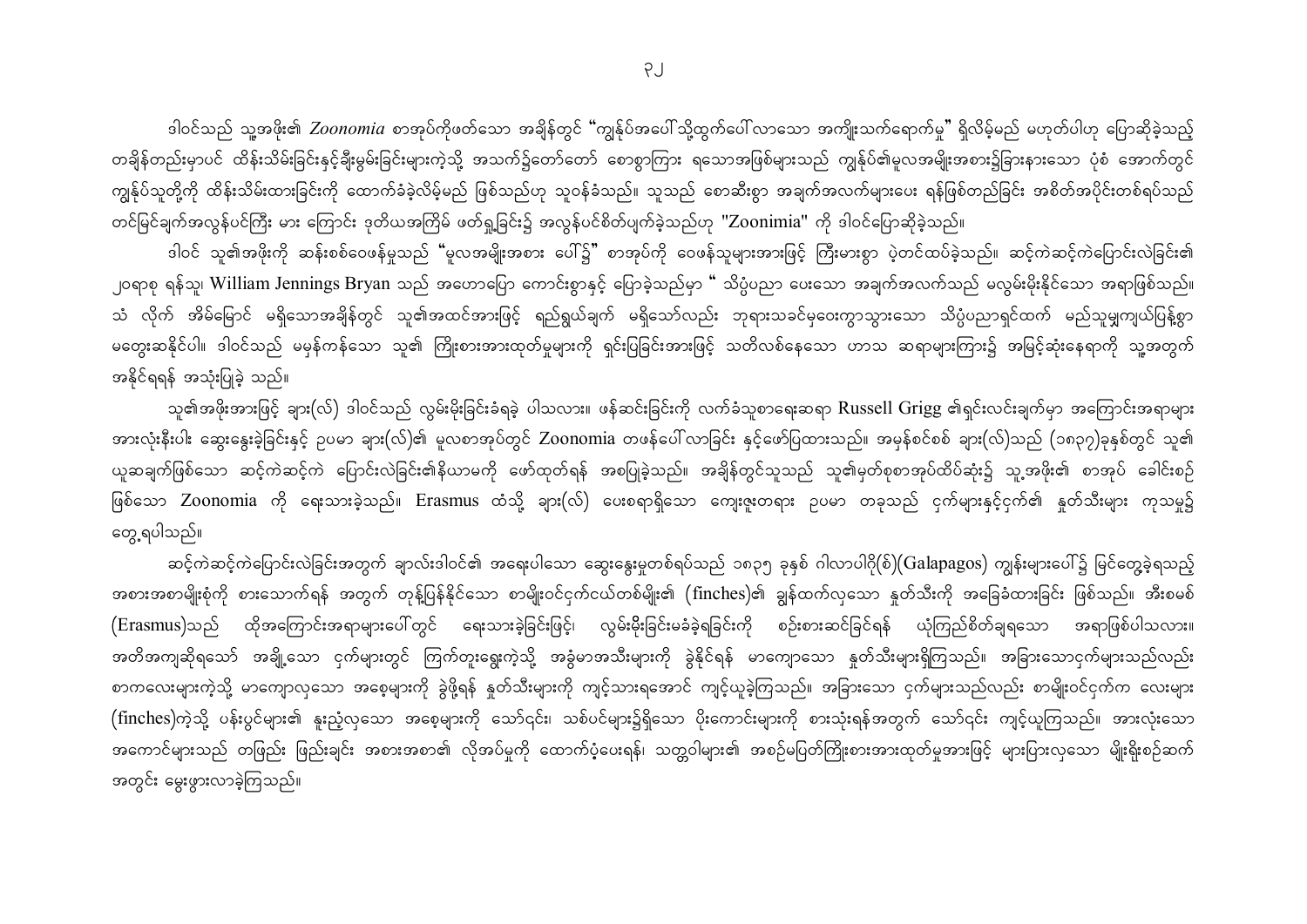အီးစမစ် (Erasmus)နှင့် ချားလ်ဒါဝင်တို့သည် တူညီသော လမ်းကို နှစ်ယောက်စလုံးလျှောက်ခဲ့ကြသည်။ အရာအားလုံးသည် ဆင့်ကဲ ဆင့်ကဲပြောင်းလဲခြင်းအားဖြင့် ပေါ် ပေါက်လာခဲ့သော မေခွန်းကိုဖြေဆို နိုင်ရန် သူတို့ရှာဖွေခဲ့ကြသည်။ အီးစမစ်သည် ဦးခေါင်းခွံ၃ခုပါပြီး၊ "E conchis omnia " (အရာအားလုံးသည် ဦးခေါင်းခွံမှဖြစ်လာခြင်း) စာတန်းပါ မိသားစု၏ ပထမဆုံး ကုတ်အကျီကို တီထွင်းသော၁၇၇၀ခုနှစ်၌ သူ၏ပထမဆုံးအယူအဆကို ပြုလုပ်ခဲ့သည်။ အီးစမတ်သည် သူ၏ ဆင့်ကဲဆင်ကဲပြောင်းလဲခြင်း ဆိုင်ရာ တံဆပ်အမှတ် အသားကို သတိပေး၊ လှောင်ပြောင်ခဲ့သော ကာနွန်စီးဝေ့ါ၏ ဘုရားကျောင်းနေရာ သူ၏လှည်းပေါ်၌ ရေးထိုးထားခဲ့သည်။

ကာနွန်သည် ဒါဝင်ကိုရေးသားသည်မှာ-

သူ့ကိုဖန်ဆင်းသောအရှင်ကိုစွန့်လွတ်ပြီး၊ ခံစားချက်အားလုံးကို မိုက်မဲသော အရေးကိစ္စမှ ပုံသွင်းပြုပြင်၊ သူသည် မှော်ဆရာတစ် ယောက်ဖြစ်ကာ၊ မှော်မန္တာန်အားဖြင့် အရာအားလုံးသည် ဦးခေါင်းခွံမှ ဖြစ်ပေါ်နိုင်ပါသလား ဟူ ဖြစ်ပါသည်။

အီးစမတ်နှင့် ချာ(လ်)နှစ်ယောက်စလုံး၏အတွေးထဲ၌ ဘုရား သခင်ကို သူ၏ ဖန်ဆင်းခြင်းမှ ဖယ်ရှားသောအတွေးအခေါ် သည် တူညီကြသည်။

### ရည်ရွယ်ချက်မရှိ မျှောပါနေခြင်း

ထိုအရာသည် သားဖြစ်သူကို ဆေးပညာနှင့်ဆိုင်သော လက်တွေ့ လုပ် ဆောင်ခြင်း၌ကူညီခဲ့ပြီး၊ သူ့ကိုလေ့လာသုံးသပ်ပြီးနောက် ဆေးပညာ နှင့်ဆိုင်သော ကျောင်းသို့ သွားသင့်သည်ဟု အကြံပြုခဲ့သောသူသည် သူ၏ဖခင် ရောဖတ်  $\,$  (Robert)ပင်ဖြစ်ပါသည်။ "ဖြောင့်မတ်သော အကျင့်စာရိတ္တနှင့် ဝေးကွာသော ကျွန်ုပ်ကို အလွန်တရာ အကျွမ်းတ ဝင်ရှိခဲ့သည်" ဟု ချားလ် ရေးသားခဲ့သည်။ "လူနာများစွာကို ရရှိသော သူ အဖြစ် အောင်မြင်ကျော်ကြားသော ဆရာဝန် လုပ်သင့်သည်ဟု ကျွန်ုပ်ကို ကျွန်ုပ်၏ဖခင်က ပြတ်သားစွာပြောခဲ့သည်။ ဒေါက်တာ ဒါဝင် သည် ချားလ်ကို ဉရောပတိုက်၌ ဆေးပညာနှင့်ဆိုင်သော အလွန် ကျော်ကြားသည့် ကျောင်းတစ်ကျောင်းဖြစ်သော စကော့တလန် (Scotland) နိုင်ငံ၊ ဧဒင်ဘက် (Edinburgh) မြို့ရှိ ဆေးပညာနှင့်ဆိုင်သော ကျောင်း သို့ သူ၏အကိုကြီး Erasmus နှင့်အတူ သွားရန် အလိုရှိခဲ့သည်။

ချား(လ်)သည် ဆေးပညာနှင့်ဆိုင်သော ဧဒင်ဘက် တက္ကသိုလ်၌ ၂နှစ်တာကာလကို ကုန်ဆုံးခဲ့ပြီး၊ "သည်းမခံနိုင်လောက်အောင် ငြီးငွေ့ဖွယ် ကောင်းသော" ကတ္ထိကများကို တွေ့ခဲ့ရသည်။ သူ၌ အလွန်ပင်စိတ်သော ကဖြစ် စေသည့် စိုးရိမ်ရသော အစာအိမ်ခွဲစိပ်မှု ပြဿနာရှိခဲ့သည်။ ကျွန်ုပ်သည်အလွန် ဆိုးရွားသော ခွဲစိတ်ကုသမှု နှစ်ကြိမ်ကို မြင်ခဲ့ပါသည်။ ပထမတစ်ကြိမ်တွင် ကလေးငယ်တစ်ဦးဖြစ်ပြီး၊ သူ့ကို ခွဲစိပ်မှုမပြီးဆုံးခင် ကျွန်ုပ်အဝေးသို့ ထွက်ပေးခဲ့ပါသည်" ဟု ရေးသားခဲ့သည်။ မှန်ပါသည်။ ထုံဆေးမပျက်ပျယ်ခင် ခွဲစိတ်မှုများ ပြီးဆုံးခဲ့ပါသည်။ တစ်ယောက်သော သူသာ နာကျင်မှုကို အံ့အားသင့်ဖွယ်ရာ ခံစားရပြီး၊ စူးရှသော အော်သံသည် လေထဲ၌ ပျံ့နှံ့ သွားတော့သည်။ ဤနေရာသည် သူ့အတွက် မဟုတ် ကြောင်းကို ဒါဝင်သဘောပေါက်နားလည်ခဲ့သည်။

အေဒင်ဘတ်၌ ရှိနေစဉ်တွင် ဒါဝင်သည် သူကိုယ်တိုင် Wales ပတ်၌ ခြေလျင်ခရီးထွက်ခြင်းကိုပြုလုပ်ခဲ့ပြီး၊ လေ့လာခြင်းကို မည်ကဲ့သို့ ပြုလုပ်ရမည် ကို လေ့လာခဲ့ပြီး၊ အေ့ချ်၊ အမ်၊ အက်စ်  $\rm(H.M.S)$  ဘီဂဲလ် သင်္ဘောပေါ်၌ သူ၏ ရာထူးသက်တမ်းအတွက် မရှိမဖြစ်လိုအပ်သည့် ကျွမ်းကျင်မှုများကို မှတ်စုစာအုပ်၌ သူ၏မှတ်စုများကို မှတ်တမ်း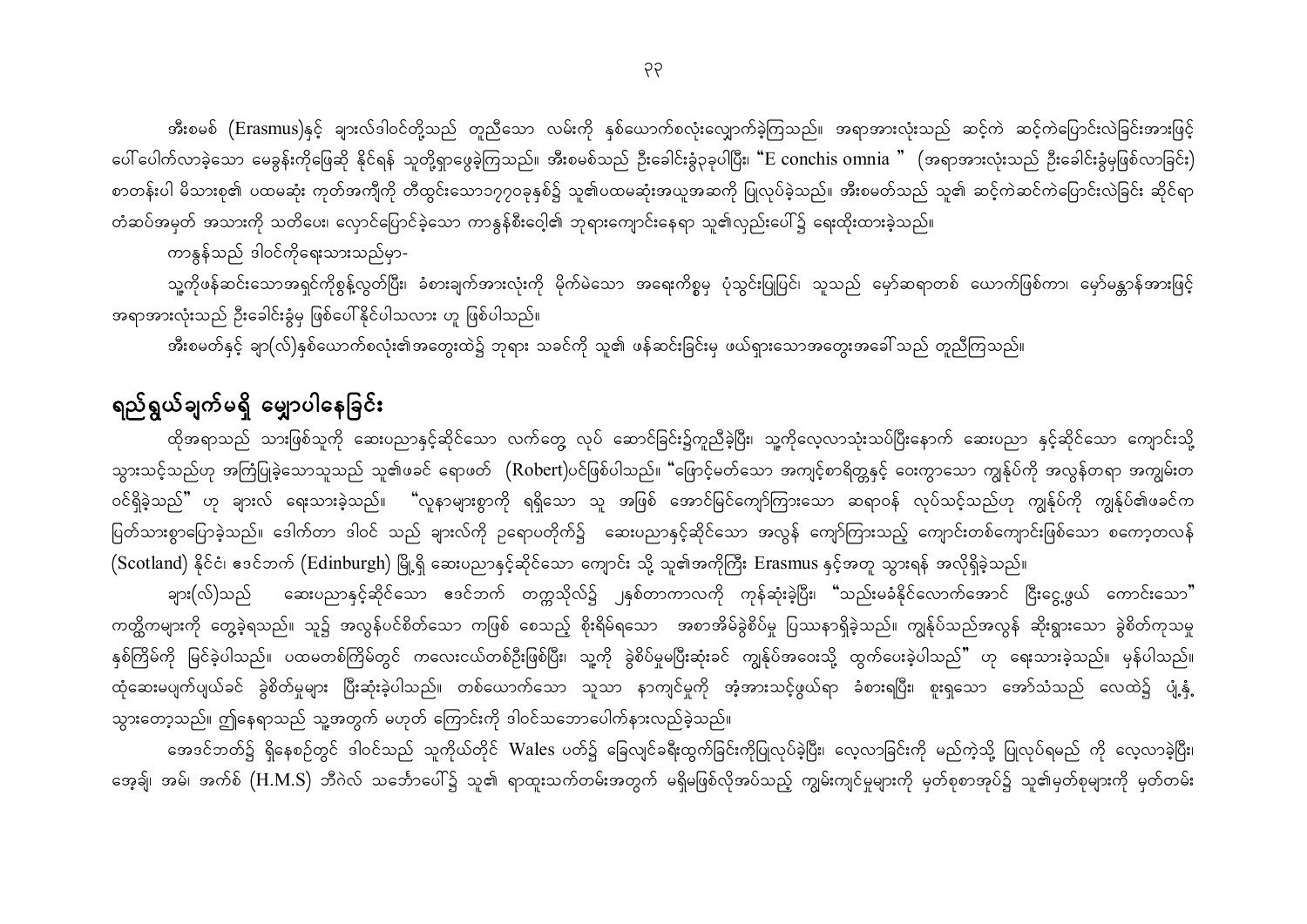တင်ထားသည်။ ကျောင်းသားများသည် သုတေသနစာရွက်စာတန်းများကို တင်ပြပြီး၊ ထိုစာရွက်စာတမ်းများကို ပွင့်ပွင့်လင်းလင်းဆွေးနွေးရန် အိမ်ရှင် အဖြစ်လက်ခံကျင်းပရသော သဘာဝဆိုင်ရာ သိပ္ပံ Plinian Society လူ့အဖွဲ့အ စည်း၏ အသင်းဝင်တစ်ယောက်ဖြစ်လာခဲ့သည်။ ဒါဝင်သည် အသစ်သော ဇစ်မြစ်အတွေးအခေါ်အကြောင်းကို စိတ်ပါဝင်စားပြီး ရှင်းလင်းသော သီးခြားတွေးရှင်အဖြစ် သိမြင်ခဲ့သော ဒေါက်တာ ဂရန်္ (Dr. Grant) နှင့် ရင်းနှီးသော မိတ်ဆွေဖြစ်လာခဲ့ကြသည်။ ဒါဝင်သည် ဂရန့်ကို အပေါင်း အဖေါ် အရင်းချာကဲ့သို့ "ဤသူသည် အဝေးဆုံး၏ အစွန်အဖျားအောက်၌ ရှိသော အလွန်စိတ်အားထက်သန်မှုကို ကောင်းစွာသိသောသူ" ဟု ဖော်ပြ ခဲ့သည်။

ဂရန့်သည် "ဒါဝင်၏ ဆင့်ကဲဆင့်ကဲပြောင်းလဲခြင်းနှင့် ဆိုင် သောအပြုအမူ" ကို ဂုဏ်ပြုသောအားဖြင့် သူ၏ပါရဂူဘွဲ့နှင့်ဆိုင်သော သုတေသနစာတမ်း၌ *Zoonomia* ကို ခေါင်းစဉ်တပ်ခဲ့သည်။ သူသည် ထူးခြားသော လက္ခဏာ များရရှိခြင်းအားဖြင့် Jean de Lamarck's ၏ ဇီဝကိုအခြေခံသော ဆင့်ကဲဆင့်ကဲ ပြောင်းလဲခြင်း၏ အယူအဆကို စိတ်အား ထက်သန်စွာဖြင့် ထောက်ခံခဲ့သူတစ်ယောက်ဖြစ်ပါသည်။ ဒါဝင်သည် မိမိ၏ အချိန်၊ စွမ်းအားများကို လုံးလုံးလျားလျား မြှုပ်နှံထားသော ဂရန့်၏ ကျောင်းသား တစ်ယောက်ဖြစ်ပြီး၊ မျိုးစပ်များကို စုဆောင်းခြင်း သော်လည်းကောင်း၊ သတင်းအချက်အလက်များကို ထိန်းသိမ်းခြင်းသော် ၎င်း၊ သူ၏ဆရာထံမှ အသိပညာများတို့ကို စုသိမ်းခြင်းဖြင့် ကူညီ ခဲ့သည်။

မကြာမှီနှစ်များတွင် ဒါဝင်နှင့် ဂရန့် အကြားတွင်ရှိ နွေး ထွေးသော ဆက်ဆံရေးမှာ ပျက်သုန်းသွားခဲ့ပြီး၊ ဂရန့်သည် ပြစ်တင် လှောင်ပြောင်သည့် "ခရစ်ယာန်ဘာသာ၏ မှန်ကန်ခြင်း" တိုက်ခိုက်ခဲ့သည်။ ထိုဖြစ်ပွားမှုသည် သူ၏ လေ့လာရေးခရီးစဉ် ဘီးဂဲလ်ရေ ကြောင်းခရီးစဉ်မှ ပြန်လာသော အချိန်၌ဖြစ်ပွားခဲ့ပြီး၊ ဂရန့်၏ အငြင်းပွား ပြုခြင်းအားဖြင့် သူ၏အလုပ်ကို အစွန်းအထင်း မရှိအောင် အဝေးမှ ထိန်းသိမ်းခဲ့သည်။

၂နှစ်ခန့်ကြာပြီးနောက် ဆေးပညာနှင့်ဆိုင်သောအေဒင်ဘတ်ချ် (Edinburgh) ကျောင်း၌ နေထိုင်ခဲ့ခြင်းသည် သူ၏သားဒါဝင်အတွက် ဆရာဝန်ဖြစ်မလာဖို့ရန် အထောက်အထားဖြစ်ခဲ့သည်။ ထို့ကြောင့် သူ၏သားကို ခရစ်ယာန်ဘုန်းတော်ကြီးဖြစ်ရန် အကြံပြုပြန်သည်။ ဒါဝင်တွင် သီးသန့်နေရာများရှိခဲ့ပြီး၊ "ကျွန်ုပ်၌ အင်္ဂလန် အသင်းတော်၏ တရားသေ လက်ခံထားသော ဝါဒများ၌ရှိသော ကျွန်ုပ်၏ယုံကြည်ကိုးကွယ်မှုကို ကြေ ငြာနေခြင်း၌ သိက္ခာစောင့် စည်းမှုရှိပါသည်"ဟု ရေးသားခဲ့သည်။

သူသည် ဓမ္မဩဝါဒနှင့် ဘုရားသခင့်၏ ဂုဏ်ကျေးဇူး တော်၌ရှိသော အခြားသောစာအုပ်များကို အလွန်စောင့်ရှောက်သော သူ အဖြစ် ဖတ်ရှုကြောင်း ပြောဆိုခဲ့သည်။ ထိုအရာသည် နယ်နယ်ရရ စူးစမ်း လေ့လာခြင်းမဟုတ်ပါ။ ဗြိတိသျှ သီအိုလိုဂျီယာမ်း ဂျွန်ပါရာဆန် (John Pearson)၏ ဓမ္မဩဝါဒ ရှင်းလင်းဖော်ပြချက်သည် အင်္ဂလန်အသင်း တော်၌ အဆင့်အတန်းရှိရှိနှင့် အောင်ပွဲကျင်းပခဲ့ပြီး၊ ၁၈၆၄ခုနှစ်တွင် စာရွက်ပေါင်း ၇၀၀ ထိ ထိုဓမ္မဩဝါဒ၏ရှင်းလင်းဖော်ပြချက်ကို စီစစ်တည်းဖြတ်ခဲ့ပြီး လည်ပတ်မှု များပြုခဲ့သည်။

မိမိကိုယ်ကိုမိမိ သေချာစွာ စူးစမ်းလေ့လာပြီးနောက် "ကျွန်ုပ် သည် သမ္မာကျမ်းစာထဲ၌ရှိသော စကားအားလုံး၏မှန်ကန်မှုကို သံသယ မရှိခဲ့သလို၊ ကျွန်ုပ်၏ ဓမ္မဩဝါဒ စာသည်လည်း လုံးလုံးလျားလျား လက်ခံ နိုင်ဖွယ်ရာ ဖြစ်ရမည်ကို ကျွန်ုပ်ကို ကျွန်ုပ်ယုံကြည်လက်ခံစေခဲ့ပါသည်ဟု ဒါဝင်လက်ခံ ယုံကြည်ခဲ့သည်။ ဒါဝင်သည် သူ့ဖခင်၏ အဆိုပြုချက်ကို လိုက်နာခဲ့သည် အဘယ့်ကြောင့်ဆိုသော် သူ၌ သူ့ဖခင်၏ ခံယူချက်၌ ယုံကြည်ချက်ကြီးမားသောကြောင့် ပင်ဖြစ်ပါသည်။ ဒေါက်တာ ရောဘက် ဒါဝင်သည်